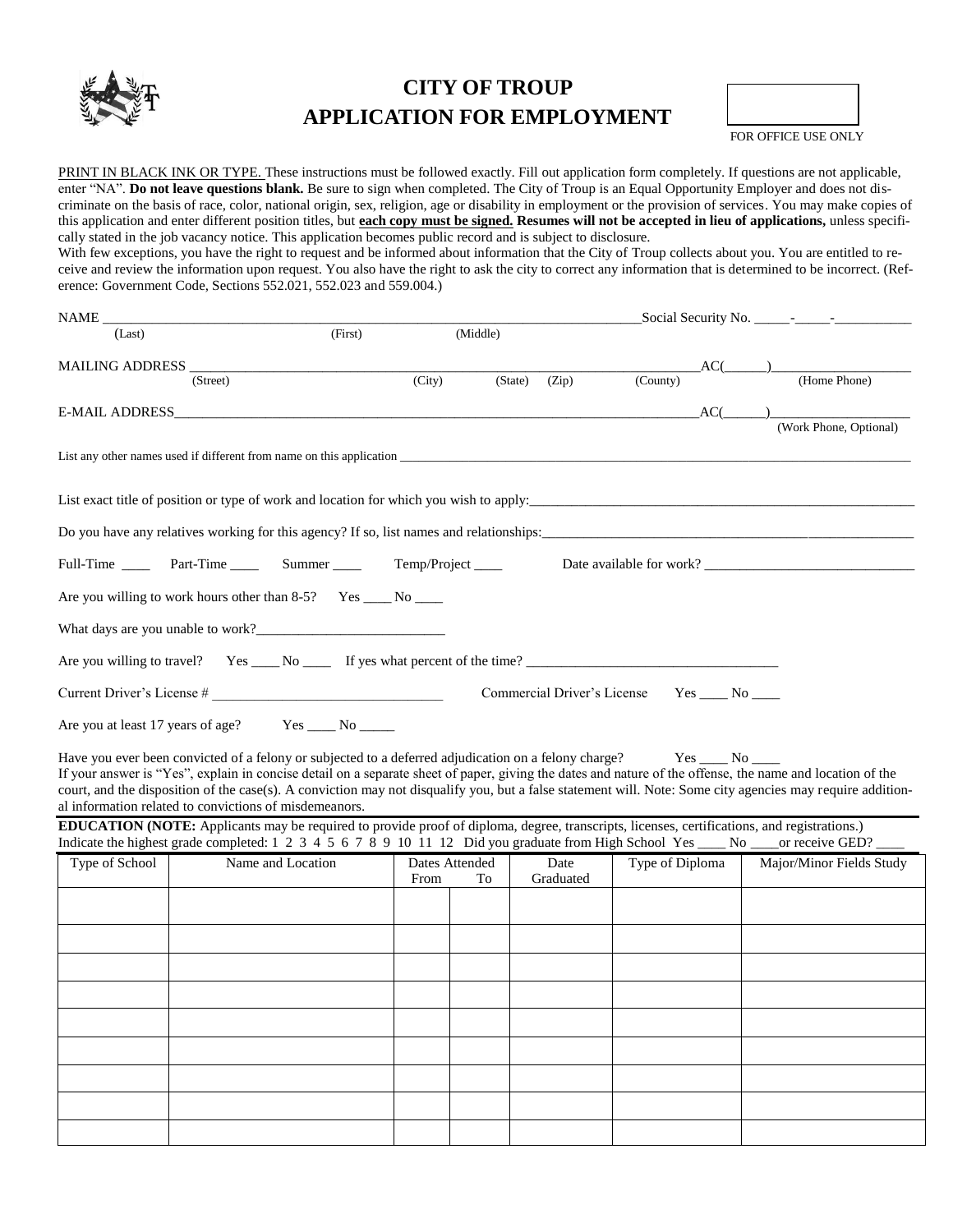# **AN EQUAL OPPORTUNITY EMPLOYER**

| <b>LICENSE/CERTIFICATION</b>                                 |                    |                     |                                                                                                                                                      | If a license, certificate, or other authorization is required or related to the position for which you are applying, complete the following: |
|--------------------------------------------------------------|--------------------|---------------------|------------------------------------------------------------------------------------------------------------------------------------------------------|----------------------------------------------------------------------------------------------------------------------------------------------|
|                                                              | <b>Date Issued</b> | <b>Date Expires</b> | Issued by/Location of issuing authority                                                                                                              | <b>License Number</b>                                                                                                                        |
| (P.E., R.N., Attorney, C.P.A., etc.)                         |                    |                     | (State or other authority) (City & State)                                                                                                            |                                                                                                                                              |
|                                                              |                    |                     |                                                                                                                                                      |                                                                                                                                              |
|                                                              |                    |                     |                                                                                                                                                      |                                                                                                                                              |
|                                                              |                    |                     |                                                                                                                                                      |                                                                                                                                              |
|                                                              |                    |                     |                                                                                                                                                      |                                                                                                                                              |
|                                                              |                    |                     |                                                                                                                                                      |                                                                                                                                              |
|                                                              |                    |                     | Special Training/Skills/Qualifications: List all related training or skills you possess and machines or office equipment you can use, such as calcu- |                                                                                                                                              |
|                                                              |                    |                     | lators, printing or graphics equipment, computer equipment, types of software and hardware. (Attach additional pages, if necessary)                  |                                                                                                                                              |
|                                                              |                    |                     |                                                                                                                                                      |                                                                                                                                              |
|                                                              |                    |                     |                                                                                                                                                      |                                                                                                                                              |
|                                                              |                    |                     |                                                                                                                                                      |                                                                                                                                              |
|                                                              |                    |                     |                                                                                                                                                      |                                                                                                                                              |
|                                                              |                    |                     |                                                                                                                                                      |                                                                                                                                              |
|                                                              |                    |                     |                                                                                                                                                      |                                                                                                                                              |
|                                                              |                    |                     |                                                                                                                                                      |                                                                                                                                              |
|                                                              |                    |                     |                                                                                                                                                      |                                                                                                                                              |
| Do you speak a language other than English? Yes ____ No ____ |                    |                     |                                                                                                                                                      |                                                                                                                                              |
|                                                              |                    |                     |                                                                                                                                                      |                                                                                                                                              |
|                                                              |                    |                     |                                                                                                                                                      |                                                                                                                                              |
|                                                              |                    |                     |                                                                                                                                                      |                                                                                                                                              |
|                                                              |                    |                     |                                                                                                                                                      |                                                                                                                                              |
|                                                              |                    |                     | Have you ever been employed by any other City? Yes _____ No ______ Are you currently employed by any other City? Yes _____ No ____                   |                                                                                                                                              |
|                                                              |                    |                     |                                                                                                                                                      |                                                                                                                                              |
|                                                              |                    |                     |                                                                                                                                                      |                                                                                                                                              |
|                                                              |                    |                     |                                                                                                                                                      |                                                                                                                                              |
|                                                              |                    |                     |                                                                                                                                                      |                                                                                                                                              |
|                                                              |                    |                     |                                                                                                                                                      |                                                                                                                                              |
|                                                              |                    |                     | <b>MILITARY SERVICE</b> (A copy of a report of separation from the Armed Services may be required.)                                                  |                                                                                                                                              |
|                                                              |                    |                     |                                                                                                                                                      |                                                                                                                                              |
|                                                              |                    |                     |                                                                                                                                                      |                                                                                                                                              |
|                                                              |                    |                     | <u> 1989 - Johann Stein, mars an deutscher Stein und der Stein und der Stein und der Stein und der Stein und der</u>                                 |                                                                                                                                              |
|                                                              |                    |                     |                                                                                                                                                      |                                                                                                                                              |
|                                                              |                    |                     | Are you a surviving spouse of a veteran? Yes _____ No _____ Are you a surviving orphan of a veteran? Yes ____ No ____                                |                                                                                                                                              |
|                                                              |                    |                     |                                                                                                                                                      |                                                                                                                                              |
|                                                              |                    |                     |                                                                                                                                                      |                                                                                                                                              |
|                                                              |                    |                     |                                                                                                                                                      |                                                                                                                                              |
|                                                              |                    |                     |                                                                                                                                                      |                                                                                                                                              |
|                                                              |                    |                     | PLEASE READ THE FOLLOWING STATEMENTS CAREFULLY AND INDICATE YOUR                                                                                     |                                                                                                                                              |
|                                                              |                    |                     | UNDERSTANDING AND ACCEPTANCE BY SIGNING IN THE SPACE PROVIDED                                                                                        |                                                                                                                                              |
|                                                              |                    |                     |                                                                                                                                                      |                                                                                                                                              |
|                                                              |                    |                     |                                                                                                                                                      |                                                                                                                                              |
| 1.                                                           |                    |                     | I certify that all the information provided by me in connection with my application, whether on this document or not, is true                        |                                                                                                                                              |
|                                                              |                    |                     | and complete, and I understand that any misstatement, falsification, or omission of information may be grounds for refusal to                        |                                                                                                                                              |
| hire or, if hired, termination.                              |                    |                     |                                                                                                                                                      |                                                                                                                                              |
| 2.                                                           |                    |                     | I understand that as a condition of employment, I will be required to provide legal proof of authorization to work in the U.S.                       |                                                                                                                                              |
| 3.                                                           |                    |                     | I understand that some cities check with the Texas Department of Public Safety, the Federal Bureau of Investigation or other                         |                                                                                                                                              |
|                                                              |                    |                     | organizations, for any criminal history in accordance with applicable status.                                                                        |                                                                                                                                              |
| 4.                                                           |                    |                     | I authorize any of the persons or originations referenced in this application to give you any and all information concerning my                      |                                                                                                                                              |
|                                                              |                    |                     | previous employment, education, or any other information they might have, personal or otherwise, with regard to any of the                           |                                                                                                                                              |
|                                                              |                    |                     | subjects covered by this application, and I release all such parties from all liability from any damages which may result from                       |                                                                                                                                              |
|                                                              |                    |                     |                                                                                                                                                      |                                                                                                                                              |
| furnishing such information to you.                          |                    |                     |                                                                                                                                                      |                                                                                                                                              |
| 5.                                                           |                    |                     | I understand that discloser of my Social Security Number (SSN) is optional. The agency to which I am applying may use the                            |                                                                                                                                              |
|                                                              |                    |                     | SSN for administrative tracking purposes and for identification of individuals. This is in accordance with the Federal Law                           |                                                                                                                                              |
| U.S.C. 552a Section 7(b).                                    |                    |                     |                                                                                                                                                      |                                                                                                                                              |
|                                                              |                    |                     |                                                                                                                                                      |                                                                                                                                              |
|                                                              |                    | <b>SIGN</b>         |                                                                                                                                                      |                                                                                                                                              |
| THIS APPLICATION MUST BE SIGNED                              |                    | HERE:               | Signature-Applicant                                                                                                                                  | Date                                                                                                                                         |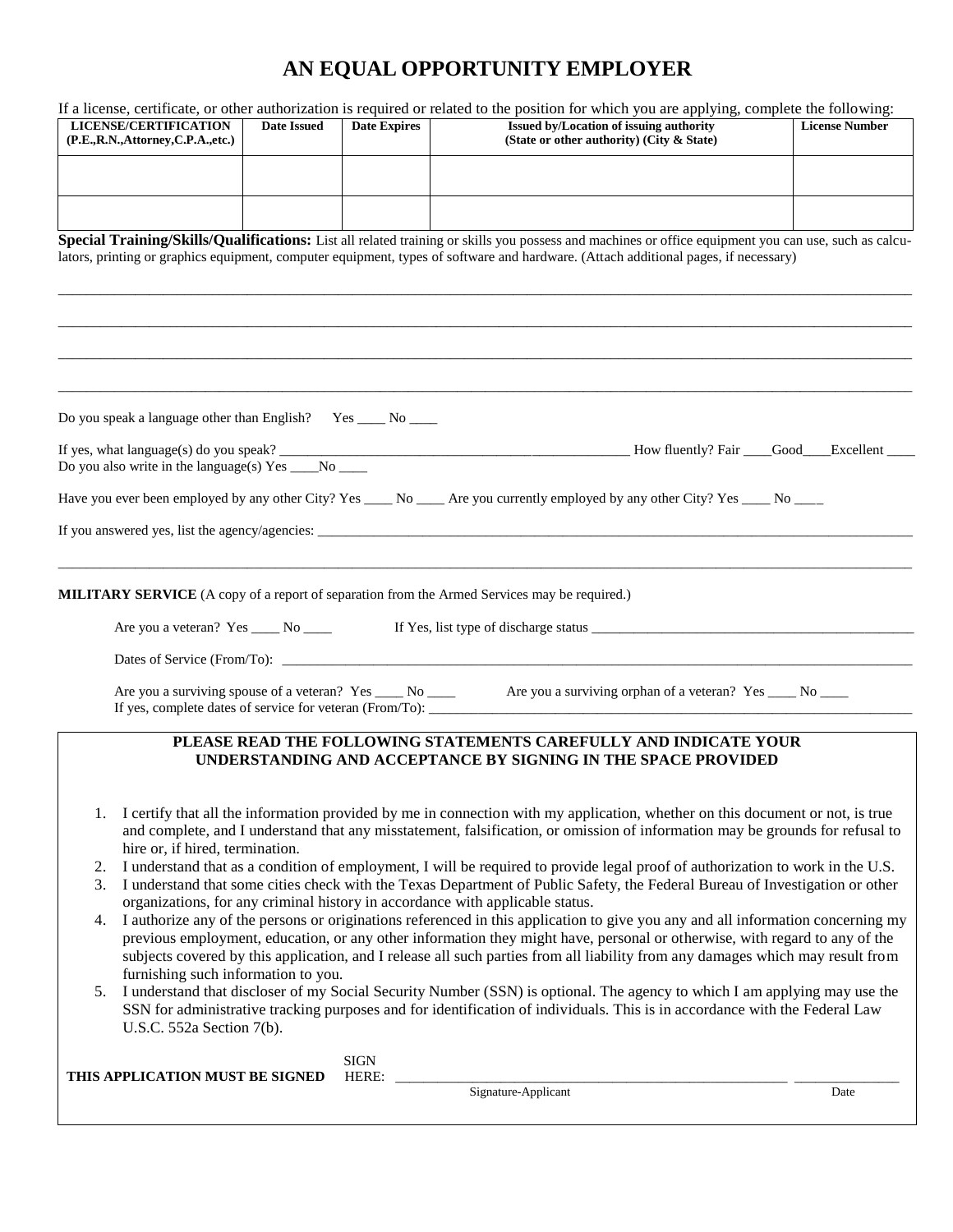### **EMPLOYMENT HISTORY**

This information will be the official record of your employment history and must accurately reflect all significant duties performed. Summaries of experience should clearly describe your qualifications.

- 1. Include ALL employment. Begin with your current or last position and work back to your first.
- 2. Employment history should include **each position** held, even those with the same employer.

#### 3. **EMPLOYER ADDRESSES MUST BE COMPLETE MAILING ADDRESSES, INCLUDING ZIP CODE.**

- 4. Give a brief summery of the technical and, if appropriate, the managerial responsibilities of each position you have held.
- 5. For supervisory/managerial positions, indicate the number of employees you supervised.

If you need additional space to adequately describe your employment history, you may use this employment history sheet or attach a typed employment history providing the same information in the same format as this application form.

| <b>NAME:</b>                        |              |                     |                      |                          |                     |
|-------------------------------------|--------------|---------------------|----------------------|--------------------------|---------------------|
|                                     | Last         |                     | First                | Middle                   | Social Security No. |
| <b>Position Title:</b>              |              |                     |                      | <b>Supervisor Name:</b>  | Full Time           |
| Employer:                           |              |                     |                      |                          | Part-Time           |
| Mailing Address:                    |              |                     |                      | Title:                   | Summer              |
| City & State/Zip:                   |              |                     |                      |                          | Temp/Project____    |
| Employer's Ph. No. AC()             |              |                     |                      |                          |                     |
| <b>Starting Date</b>                | Leaving Date | Current/            | Non Managerial _____ |                          |                     |
| Mo. Day Yr.                         | Mo. Day Yr.  | <b>Final Salary</b> |                      | Supervisory/Managerial   |                     |
|                                     |              | \$                  |                      | How many employees______ |                     |
| <b>Specific reason for leaving:</b> |              |                     |                      |                          |                     |
|                                     |              |                     |                      |                          |                     |
| <b>Position Title:</b>              |              |                     |                      | <b>Supervisor Name:</b>  | Full Time           |
| Employer:                           |              |                     |                      |                          | Part-Time           |
| Mailing Address:                    |              |                     |                      | Title:                   | Summer              |
| City & State/Zip:                   |              |                     |                      |                          | Temp/Project____    |
| Employer's Ph. No. AC()             |              |                     |                      |                          |                     |

| 2.1.44               |                |                     |                        |
|----------------------|----------------|---------------------|------------------------|
| <b>Starting Date</b> | Leaving Date   | Current/            | Non Managerial         |
| Mo. Day Yr.          | Yr.<br>Mo. Dav | <b>Final Salary</b> | Supervisory/Managerial |
|                      |                |                     | How many employees     |
|                      |                |                     |                        |

Summary of experience:

**Specific reason for leaving:**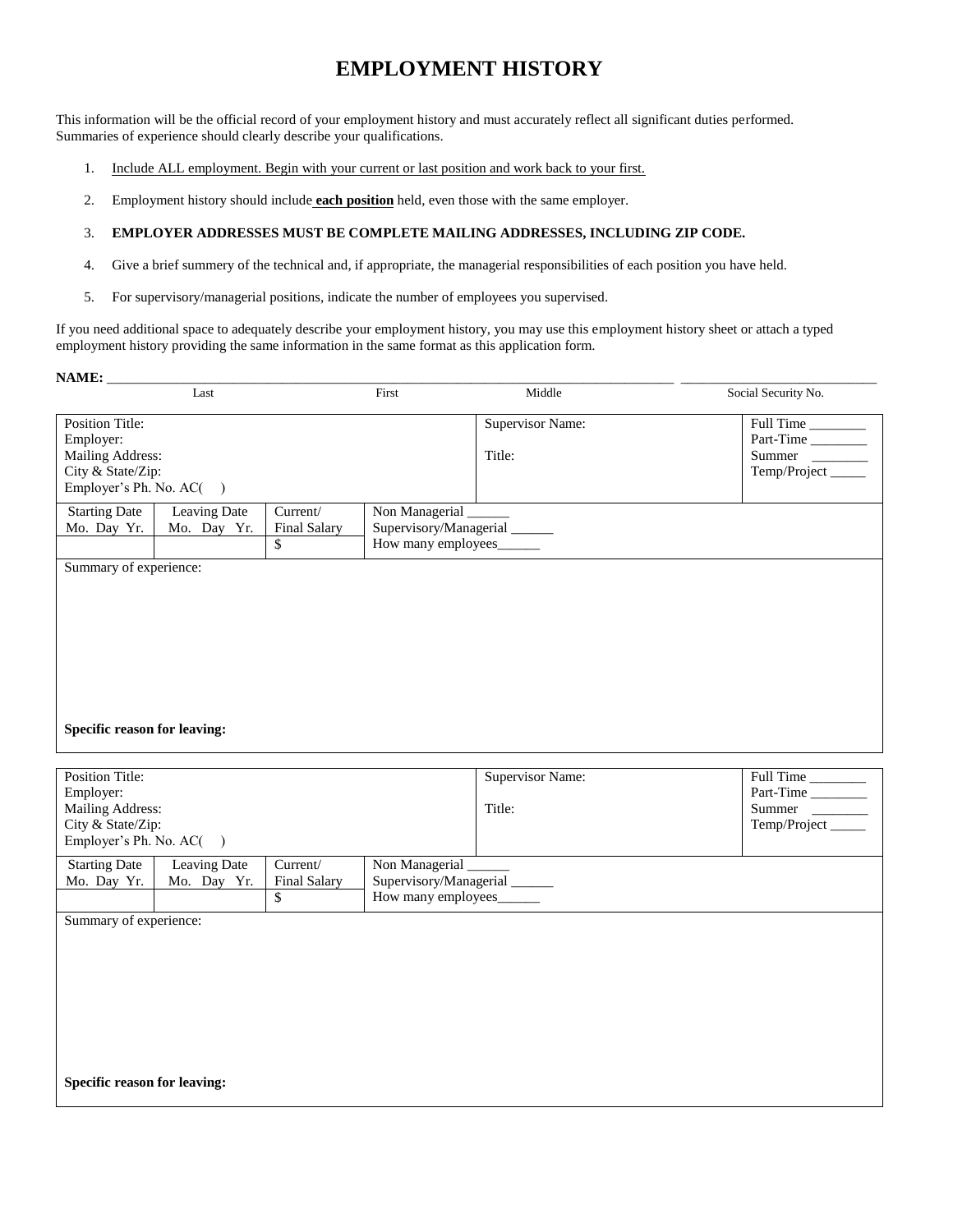## **EMPLOYMENT HISTORY**

| <b>Starting Date</b><br>Leaving Date<br>Current/<br>Non Managerial<br>Supervisory/Managerial_____<br>Mo. Day Yr.<br>Mo. Day Yr.<br>Final Salary<br>How many employees______<br>\$<br>Summary of experience: |                                   |                                                                     |  |
|-------------------------------------------------------------------------------------------------------------------------------------------------------------------------------------------------------------|-----------------------------------|---------------------------------------------------------------------|--|
|                                                                                                                                                                                                             |                                   |                                                                     |  |
| Specific reason for leaving:                                                                                                                                                                                |                                   |                                                                     |  |
| <b>Position Title:</b><br>Employer:<br>Mailing Address:<br>City & State/Zip:<br>Employer's Ph. No. AC()                                                                                                     | <b>Supervisor Name:</b><br>Title: | Full Time<br>Part-Time<br>Summer<br>Temp/Project_____               |  |
| <b>Starting Date</b><br>Leaving Date<br>Current/<br>Non Managerial<br>Supervisory/Managerial<br>Mo. Day Yr.<br>Mo. Day Yr.<br><b>Final Salary</b><br>How many employees______<br>\$                         |                                   |                                                                     |  |
| Summary of experience:<br>Specific reason for leaving:                                                                                                                                                      |                                   |                                                                     |  |
| Position Title:<br>Employer:<br><b>Mailing Address:</b><br>City & State/Zip:<br>Employer's Ph. No. AC()                                                                                                     | <b>Supervisor Name:</b><br>Title: | $\overline{Full Time}$<br>Part-Time<br>Summer _<br>Temp/Project____ |  |
| Non Managerial<br><b>Starting Date</b><br>Current/<br>Leaving Date<br>Supervisory/Managerial<br>Mo. Day Yr.<br><b>Final Salary</b><br>Mo. Day Yr.<br>How many employees<br>\$                               |                                   |                                                                     |  |
| Summary of experience:<br>Specific reason for leaving:                                                                                                                                                      |                                   |                                                                     |  |